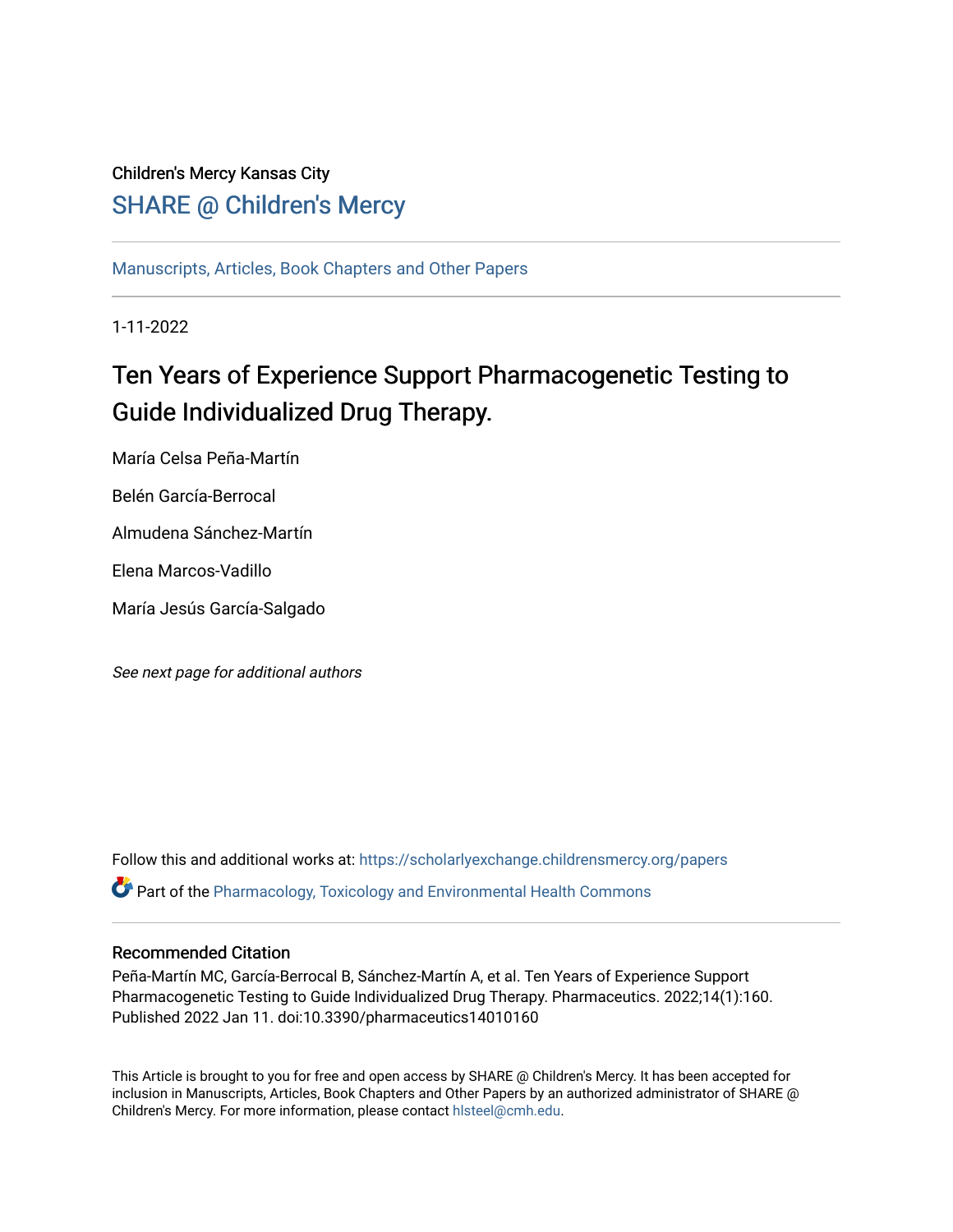## Creator(s)

María Celsa Peña-Martín, Belén García-Berrocal, Almudena Sánchez-Martín, Elena Marcos-Vadillo, María Jesús García-Salgado, Santiago Sánchez, Carolina Lorenzo, David González-Parra, Francisco Sans, Manuel Franco, Andrea Gaedigk, María José Mateos-Sexmero, Catalina Sanz, and María Isidoro-García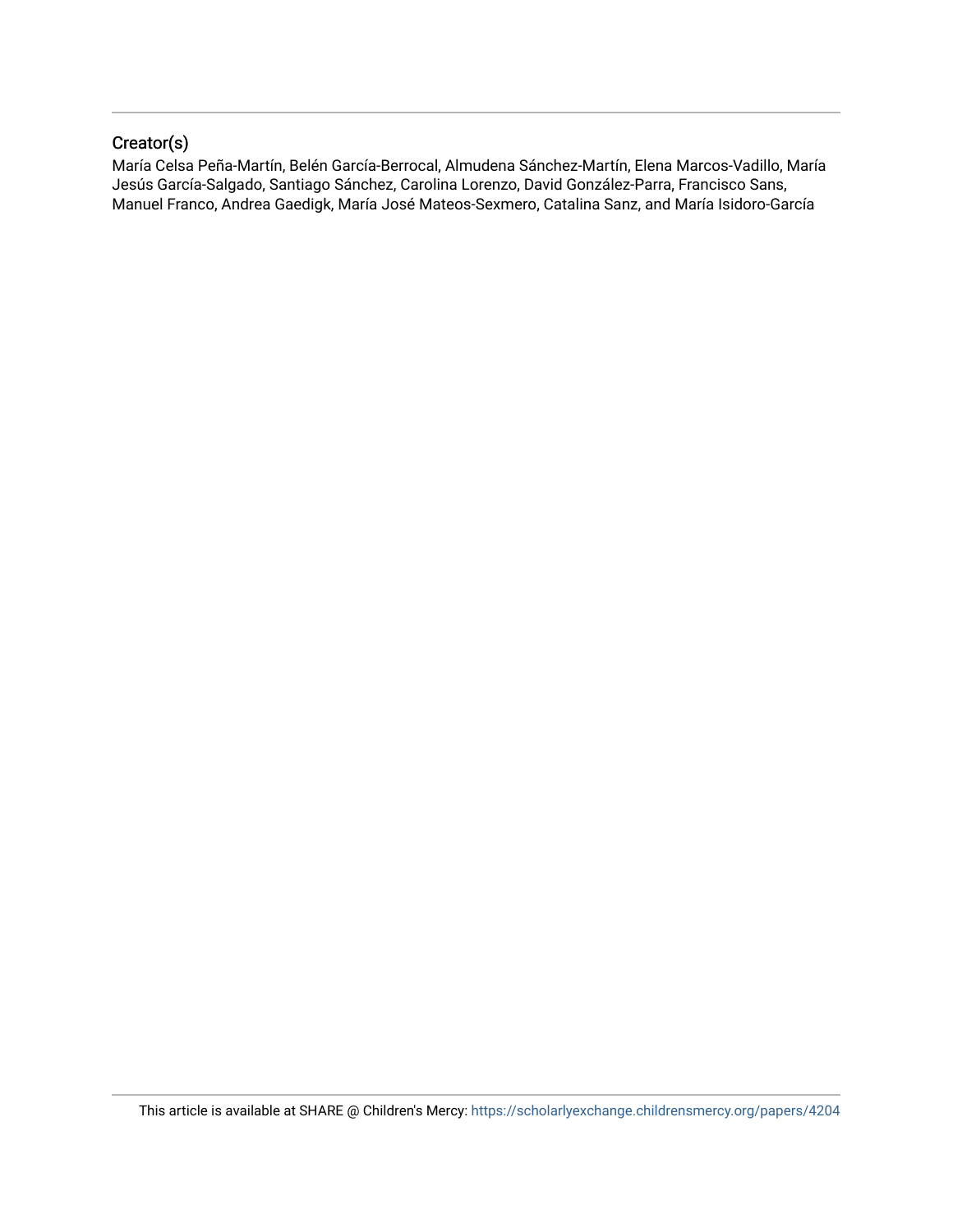



# *Article* **Ten Years of Experience Support Pharmacogenetic Testing to Guide Individualized Drug Therapy**

María Celsa Peña-Martín <sup>1</sup>D[,](https://orcid.org/0000-0002-3670-9228) Belén García-Berrocal <sup>1</sup>, Almudena Sánchez-Martín <sup>2</sup>, Elena Marcos-Vadillo <sup>1</sup>, María Jesús García-Salgado <sup>1</sup>, Santiago Sánchez <sup>3</sup>, Carolina Lorenzo <sup>3</sup>, David González-Parra <sup>3</sup>, Francisco Sans <sup>4</sup>, **Manuel Franco 4,5,6, Andrea Gaedigk <sup>7</sup> [,](https://orcid.org/0000-0001-6968-1893) María José Mateos-Sexmero <sup>8</sup> , Catalina Sanz <sup>9</sup> and María Isidoro-García 1,10,\***

- <sup>1</sup> Department of Clinical Biochemistry, University Hospital of Salamanca, 37007 Salamanca, Spain; mariacelsa@usal.es (M.C.P.-M.); mbgarcia@saludcastillayleon.es (B.G.-B.);
- emarcosv@saludcastillayleon.es (E.M.-V.); mjgarciasal@saludcastillayleon.es (M.J.G.-S.) <sup>2</sup> Department of Pharmacy, University Hospital of Salamanca, 37007 Salamanca, Spain; almuweb06@gmail.com <sup>3</sup> Department of Psychiatry, University Hospital of Salamanca, 37007 Salamanca, Spain;
	- sisanchez@saludcastillayleon.es (S.S.); carolinalorenzo@usal.es (C.L.); dgonzalezp@saludcastillayleon.es (D.G.-P.)
- <sup>4</sup> Psychiatry and Mental Health Department, Healthcare Complex of Zamora, 49022 Zamora, Spain; fjsans@saludcastillayleon.es (F.S.); mfrancom@saludcastillayleon.es (M.F.)
- <sup>5</sup> Psychiatry and Mental Health Department, University Rio Hortega Hospital, 47012 Valladolid, Spain
- <sup>6</sup> Biomedicine Research Institute (IBSAL), PETRA Department, 37007 Salamanca, Spain  $\frac{7}{4}$
- <sup>7</sup> Division of Clinical Pharmacology, Toxicology & Therapeutic Innovation, Children's Mercy, Kansas City, MO 64108, USA; agaedigk@cmh.edu
- 8 Psychiatry and Mental Health Department, University Hospital of Valladolid, 47003 Valladolid, Spain; mmateoss@saludcastillayleon.es
- <sup>9</sup> Department of Microbiology and Genetics, University of Salamanca, IBSAL, 37007 Salamanca, Spain; catsof@usal.es
- <sup>10</sup> Department of Medicine, University of Salamanca, IBSAL, 37007 Salamanca, Spain
	- **\*** Correspondence: misidoro@saludcastillayleon.es

**Abstract:** Precision medicine utilizing the genetic information of genes involved in the metabolism and disposition of drugs can not only improve drug efficacy but also prevent or minimize adverse events. Polypharmacy is common among multimorbid patients and is associated with increased adverse events. One of the main objectives in health care is safe and efficacious drug therapy, which is directly correlated to the individual response to treatment. Precision medicine can increase drug safety in many scenarios, including polypharmacy. In this report, we share our experience utilizing precision medicine over the past ten years. Based on our experience using pharmacogenetic (PGx)-informed prescribing, we implemented a five-step precision medicine protocol (5SPM) that includes the assessment of the biological–clinical characteristics of the patient, current and past prescription history, and the patient's PGx test results. To illustrate our approach, we present cases highlighting the clinical relevance of precision medicine with a focus on patients with a complex history and polypharmacy.

**Keywords:** pharmacogenetics; polypharmacy; precision medicine

#### **1. Introduction**

One of the main objectives in health care is a safe and efficacious pharmacological intervention. However, drug response is highly variable and may depend on genetic variation, among other factors. The field of pharmacogenetics and genomics studies the impact of genes and genetic variation on drug absorption, distribution, metabolism, excretion (also referred to ADME), as well as the response of an individual (or lack thereof) to a given drug or combination of drugs [\[1\]](#page-13-0). Thus, precision medicine should become the standard of care, replacing "one size fits all" approaches when appropriate. Pharmacogenetic testing,



**Citation:** Peña-Martín, M.C.; García-Berrocal, B.; Sánchez-Martín, A.; Marcos-Vadillo, E.; García-Salgado, M.J.; Sánchez, S.; Lorenzo, C.; González-Parra, D.; Sans, F.; Franco, M.; et al. Ten Years of Experience Support Pharmacogenetic Testing to Guide Individualized Drug Therapy. *Pharmaceutics* **2022**, *14*, 160. [https://doi.org/10.3390/](https://doi.org/10.3390/pharmaceutics14010160) [pharmaceutics14010160](https://doi.org/10.3390/pharmaceutics14010160)

Academic Editor: Fabio Pastorino

Received: 9 December 2021 Accepted: 7 January 2022 Published: 11 January 2022

**Publisher's Note:** MDPI stays neutral with regard to jurisdictional claims in published maps and institutional affiliations.



**Copyright:** © 2022 by the authors. Licensee MDPI, Basel, Switzerland. This article is an open access article distributed under the terms and conditions of the Creative Commons Attribution (CC BY) license [\(https://](https://creativecommons.org/licenses/by/4.0/) [creativecommons.org/licenses/by/](https://creativecommons.org/licenses/by/4.0/)  $4.0/$ ).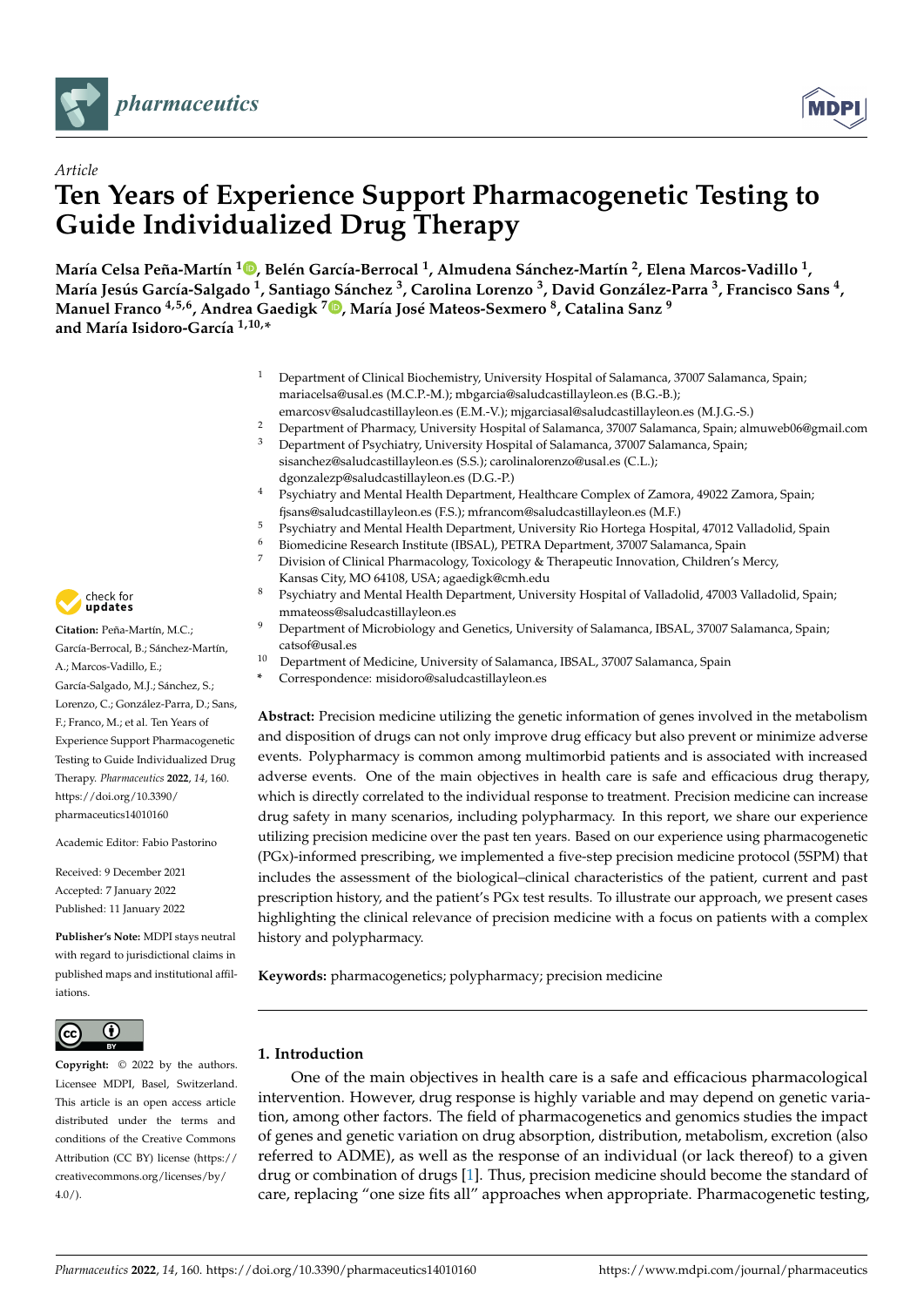ideally obtained before treatment initiation, can be a powerful tool to enhance patient care and treatment outcomes [\[2\]](#page-13-1).

Individual drug response is based on the pharmacokinetic and pharmacodynamic properties of the therapeutic agent(s), among others. Pharmacokinetics (PK) describes the processes and fate of the drug, taking into account absorption, distribution, metabolism, and excretion. In contrast, pharmacodynamics (PD) describes the biochemical and physiologic effects of the body in response to a drug or drugs; drug response often includes drug receptors. Other factors impacting PK and PD include compliance (taking the drug(s) as instructed), drug properties (formulation, pharmacologically active metabolites), and bioavailability (the fraction of an administered dose of the drug that reaches the therapeutic target).

Among the most relevant pharmacogenes affecting PK are members of the cytochrome P450 (CYP450) family. Enzymes encoded by the CYP1, CYP2, CYP3, and CYP4 families are significant contributors to the Phase I biotransformation of drugs and xenobiotics [\[3–](#page-13-2)[6\]](#page-13-3); more than 75% of drugs undergoing hepatic clearance are indeed metabolized by CYPs of these families [\[7](#page-13-4)[–9\]](#page-13-5). There is mounting evidence that genetic variation of CYP genes contributes to lack of efficacy, drug interactions, and adverse events  $[9-12]$  $[9-12]$ . The diverse combination of the different mechanisms and factors, such as genetic variation, influence the activity of each CYP enzyme [\[13\]](#page-13-7). The major CYP isoforms responsible for the metabolism of many drugs include CYP1A2, CYP2B6, CYP2C8, CYP2C9, CYP2C19, CYP2D6, CYP2E1, and CYP3A4/A5. CYP3A4 is the predominant isoform of the CYP family, usually responsible for the metabolism of approximately 37% of drugs, followed by CYP2C9 (17%), CYP2D6 (15%), CYP2C19 (10%), CYP1A2 (9%), CYP2C8 (6%) and CYP2B6 (4%) [\[6,](#page-13-3)[14\]](#page-13-8) Although CYP3A4 contributes to the metabolism of numerous drugs, genetic variation is not a major contributing factor for highly variable activity [\[15\]](#page-13-9). In contrast, CYP2D6 is highly polymorphic with over 140 different star alleles variants described to date (cataloged by the Pharmacogene Variation Consortium, available online: <https://www.pharmvar.org/> (accessed on 26 January 2020)) [\[16](#page-13-10)[–18\]](#page-13-11), causing a wide range of activity [\[19\]](#page-13-12). Although the Clinical Pharmacogenetics Consortium (CPIC) published recommendations for the translation of genotype phenotype is not standardized across clinical laboratories [\[19\]](#page-13-12). It is necessary to take into account that the pharmacogenetic variations are different in regard to the different populations around the world [\[20\]](#page-13-13).

Therefore, determining a patient's metabolic profile for one or multiple ADME genes can guide drug selection and dose to avoid adverse events related to the drug's metabolism [\[21](#page-13-14)[,22\]](#page-14-0). Phase II enzymes such as UGTs and drug transporters such as ABCB1 (MDR1) also contribute to drug metabolism and response [\[23\]](#page-14-1). Another transporter of importance is SLCO1B1, which is associated with plasma concentrations of certain statins (HMG-CoA reductase inhibitors), increasingly prescribed to decrease the risk of cardiovascular diseases [\[24\]](#page-14-2).

With aging populations, worldwide polypharmacy is becoming the rule rather than the exception for the elderly and comorbid adult patients. Concerns about polypharmacy include adverse events due to drug–drug interactions and pose a financial burden on health systems. It has been shown that both increase with the number of drugs prescribed for a patient [\[25–](#page-14-3)[27\]](#page-14-4).

Taking all relevant patient information into account, including PGx test results, will allow the clinician to tailor drug therapy, i.e., the choice of drug(s) and dose, for each patient, and practice what is commonly referred to as precision medicine. We have developed a 5-step precision medicine (5SPM) polypharmacy protocol and applied this approach in clinical practice. In this report, we summarize our ten-year experience utilizing PGx testing and practicing precision medicine.

#### **2. Materials and Methods**

#### *2.1. Subjects and Study Design*

All patients who underwent testing in the Pharmacogenetic Unit of the University Hospital of Salamanca over 10 years (2007 to 2016) were included, regardless of their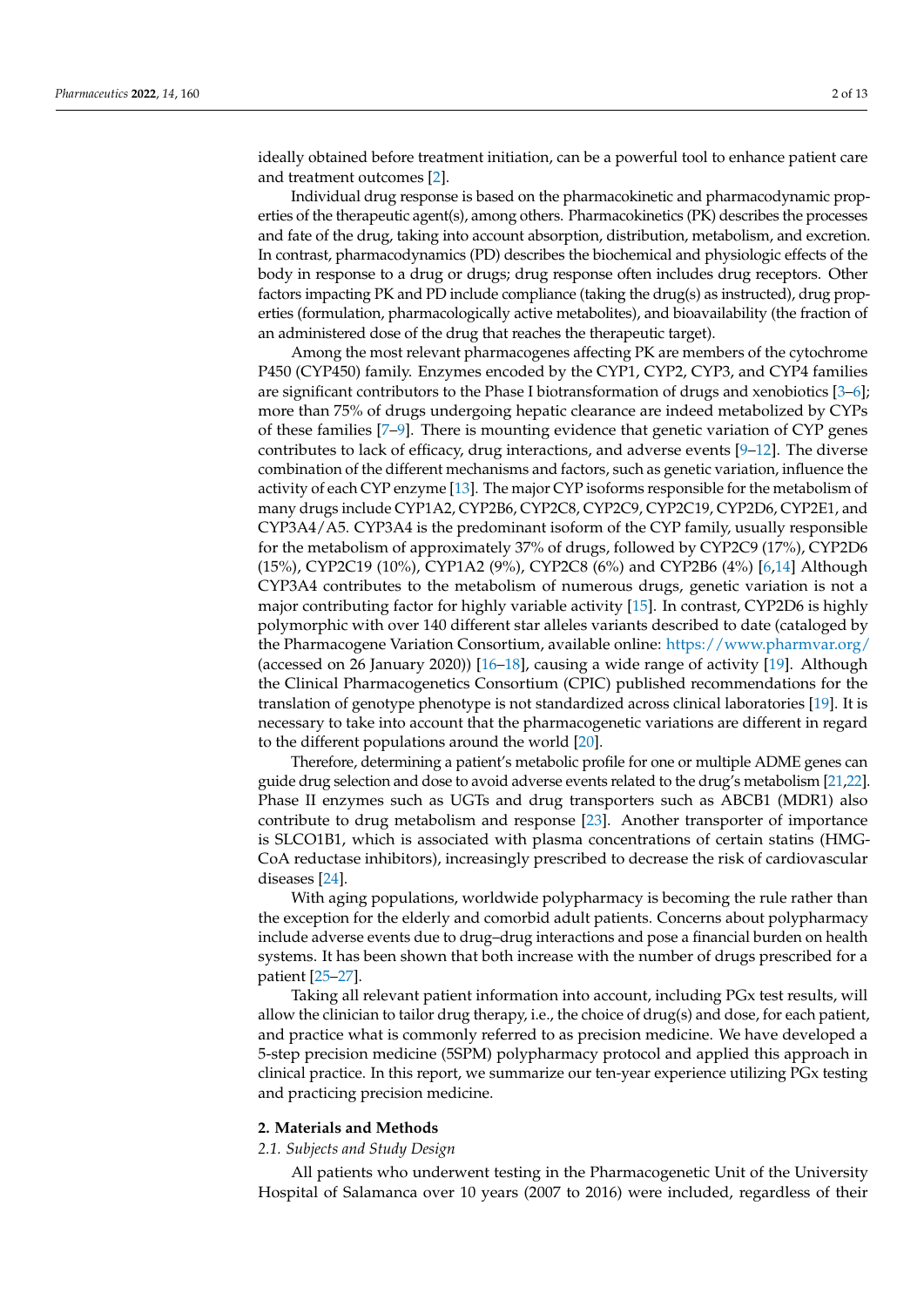origin. All methods were carried out following relevant guidelines and regulations. Written informed consent was obtained from all patients according to the recommendations of the Ethical Committee of the University Hospital of Salamanca. This committee approved the study with the Ref Cod. CEIm PI 2020 12 642.

Study patients were classified into two groups:

- Monotherapy: a patient's PGx test was requested for a specific gene.
- Polytherapy: patients on polypharmacy. A model designed to analyze polymedicated patients, called 5SPM, was applied to this patient group.

#### *2.2. 5-Step Precision Medicine Model*

#### 2.2.1. Step 1: Clinical, Epidemiological and Therapeutic Data Collection

Data collection included each patient's medical condition(s), current prescriptions (classified by the anatomical, therapeutic, chemical (ATC) classification system), and therapeutic response. The number of prescribed drugs ranged from 2 to 18 for the polytherapy group. The reason for referral to the precision medical unit for PGx testing (e.g., adverse effects, therapeutic failure) was recorded, as well as patient age, gender, and medication history.

Drugs were classified using the ATC system according to the organ or system on which they act and their therapeutic, pharmacological, and chemical properties per the World Health Organization Collaborating Centre for Drug Statistics Methodology (WHOCC) [\[28\]](#page-14-5).

2.2.2. Step 2: Predictions of Drug–Drug Interactions and Pharmacokinetic Specific Pathways

Publicly available resources, including the Pharmacogenomic Knowledgebase (PharmGKB) [\[29\]](#page-14-6) PubMed-NCBI [\[30\]](#page-14-7), SuperCYP [\[31\]](#page-14-8), and the Pharmacogene Variation (Pharm-Var) Consortium [\[16,](#page-13-10)[32\]](#page-14-9), were used to analyze drug–gene and drug–drug interaction of the specific drugs prescribed to each patient.

#### 2.2.3. Step 3: Pharmacogenetic Analysis of Selected Genes

PGx testing was performed in probe-based assays using the LightCycler platform (Roche Diagnostics), the AmpliChip CYP450 Test (Roche Molecular Diagnostics, Pleasanton, CA, USA) [\[33\]](#page-14-10), and the Autogenomics platform (Carlsbad, CA, USA) [\[34\]](#page-14-11). As previously reported [\[35\]](#page-14-12), PGx laboratory testing was performed following the directives of the European Molecular Genetics Management Network. Quality norms were applied following the UNE-EN-ISO 15189 Normative in the Accredited Section of Molecular Genetics and Pharmacogenetics laboratory of the University Hospital in Salamanca. The normative included preanalytical, analytical and post-analytical control, qualification of personal, and internal and external validity.

Selected *CYP2D6* no-call results were further characterized in the Division of Clinical Pharmacology, Toxicology & Therapeutic Innovation laboratory at Children's Mercy Kansas City using a combination of approaches including long-range (XL) PCR, Sanger sequencing and quantitative copy number analysis [\[36](#page-14-13)[–38\]](#page-14-14).

Genotype was translated into phenotype per the CYP2D6 Diplotype-Phenotype Table available through PharmGKB (available online: [https://www.pharmgkb.org/page/](https://www.pharmgkb.org/page/pgxGeneRef) [pgxGeneRef](https://www.pharmgkb.org/page/pgxGeneRef) (accessed on 3 June 2018)).

#### 2.2.4. Step 4: Rationalized PGx-Guided Adjustments of Drug Therapy

The drugs prescribed and their dose were revised or changed based on a patient's predicted phenotype and the potential drug–drug interactions of the drugs prescribed. The objectives were to identify which drugs were not efficiently metabolized, which drugs were mainly metabolized by the same enzyme, and which drugs were inhibitors causing the patient to have phenotype different from that predicted by genotype (also known as phenocopy) with the goal to decrease potential harmful drug interactions. The patient's prescription was modified accordingly.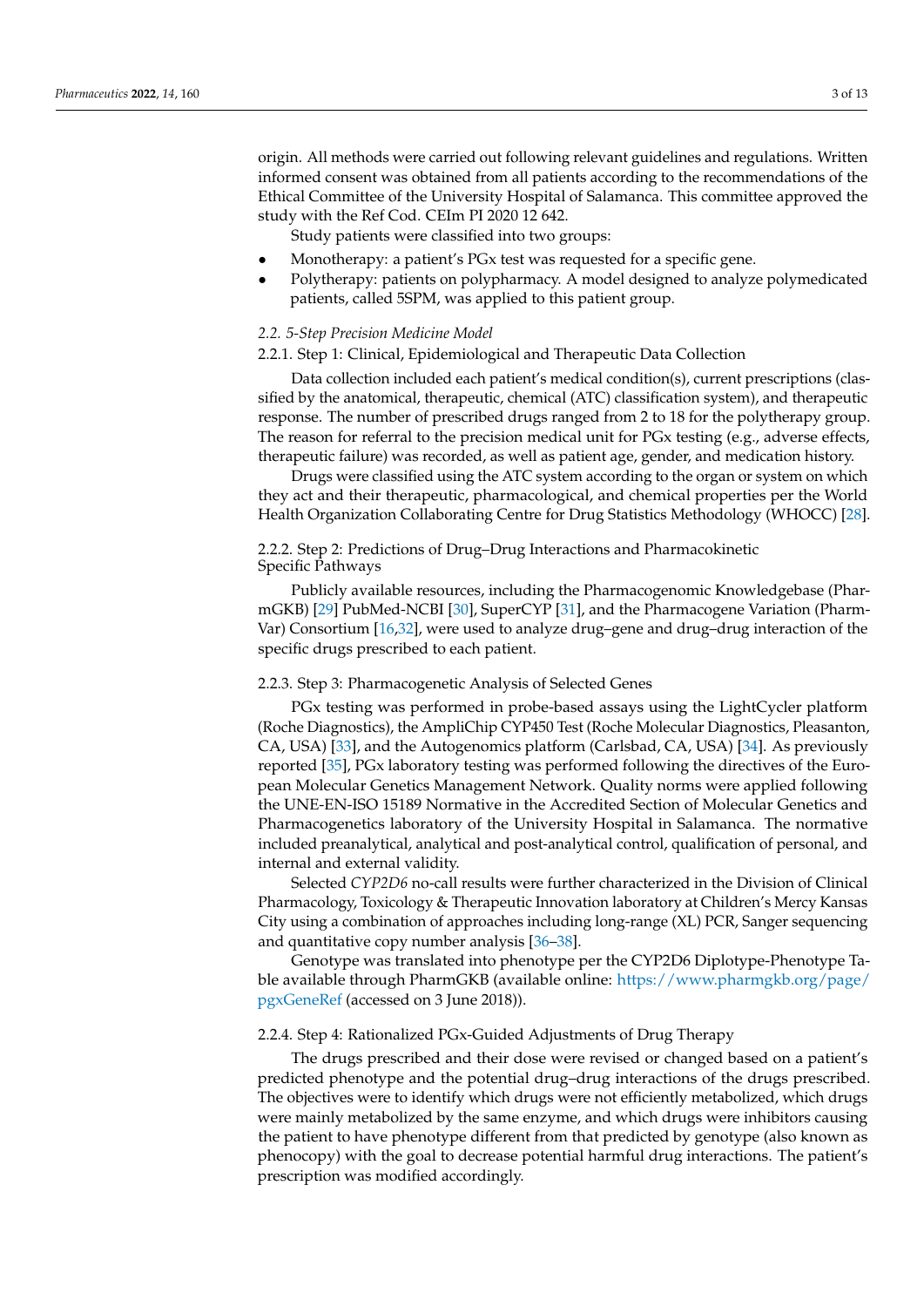#### 2.2.5. Step 5: Assessment of the Intervention and Model Reevaluation

The model was continuously evaluated by analyzing patient outcome based on the changes made following PGx testing. Clinicians followed the outcome of each patient and provided feedback regarding the intervention.

#### *2.3. Statistical Analysis*

Descriptive statistics was used to determine central tendency and dispersion. The normality of the distribution was assessed using the Kolmogorov–Smirnov test. Bivariate analysis for qualitative variables was carried out by  $\chi$ 2, Fisher exact test, and Montecarlo test. Bivariate analysis for quantitative and qualitative variables was carried out by ANOVA. The equality of variances was ensured using the Levene test. All statistical analyses were performed using SPSS version 17.0 (Chicago, IL, USA).

#### **3. Results**

A total of 1540 patients were studied in the Pharmacogenetics and Precision Medicine Unit of the University Hospital of Salamanca. A total of 1340 patients were referred to the unit to analyze the response to a specific drug, however, as shown in Table [1,](#page-5-0) only 210 patients were qualified for the 5SPM model due to experiencing adverse effects, intolerance to treatment, partial response, or therapeutic failure in a polypharmacy regimen, as we can observe in Table [1.](#page-5-0)

<span id="page-5-0"></span>**Table 1.** Demographics and medication request.

| Variable                                                | Value      |  |  |  |
|---------------------------------------------------------|------------|--|--|--|
| <b>PATIENTS</b>                                         |            |  |  |  |
| Total number of caucasian patients included:            | 210        |  |  |  |
| - Average age (range; years)                            | $48(9-91)$ |  |  |  |
| - Male: Female (%)                                      | 50.5:49.5  |  |  |  |
| PHARMACOGENETIC ANALYSIS REQUEST                        |            |  |  |  |
| Application request (% of total)                        |            |  |  |  |
| - Adverse events                                        | 47.1       |  |  |  |
| - Poor response to treatment                            | 19.0       |  |  |  |
| - Others                                                | 33.9       |  |  |  |
| Medical specialties applicants (% of total)             |            |  |  |  |
| - Psychiatry                                            |            |  |  |  |
| - Eating disorders unit                                 | 65.2       |  |  |  |
| - Allergy                                               | 9.5        |  |  |  |
| - Others (rheumatology, pediatric, oncology, neurology, | 4.7        |  |  |  |
| pharmacy, hematology, infectious disease)               | 20.6       |  |  |  |

Table [1](#page-5-0) and Supplementary Figures S1 and S2 summarizes patient demographics, as well as the reasons for genetic analysis and clinical services. Figure [1](#page-6-0) includes selected data of the analyzed drugs and the classification of these medications according to the ATC nomenclature, highlighting more than 60% of the central nervous system group.

#### *3.1. Clinical Data Collection*

Half of the patients were female (49.5%). The mean age is  $43.9 \pm 18.1$  vs.  $47.1 \pm 18.8$ in males. Supplementary Figure S3 shows a box plot with the age distribution. No statistically significant differences were observed between both groups according to age (Fisher's *p*-value = 0.21). Fifteen % of the patients were older than 65 years of age. Of the enrolled patients, 92.5% had neuropsychiatric disorders, mainly psychosis, depression, and bipolar disorders representing 66.74% of the medications, followed by patients treated for cardiovascular conditions (22.5% of patients representing 9.8% of the medications).

Only in 1% of cases was PGx analysis performed before the initial prescription. Nearly half of the patients (47.1%) were referred to the unit for adverse events or intolerance, and 19.0% were referred owing to partial response or therapeutic failure. Therapeutic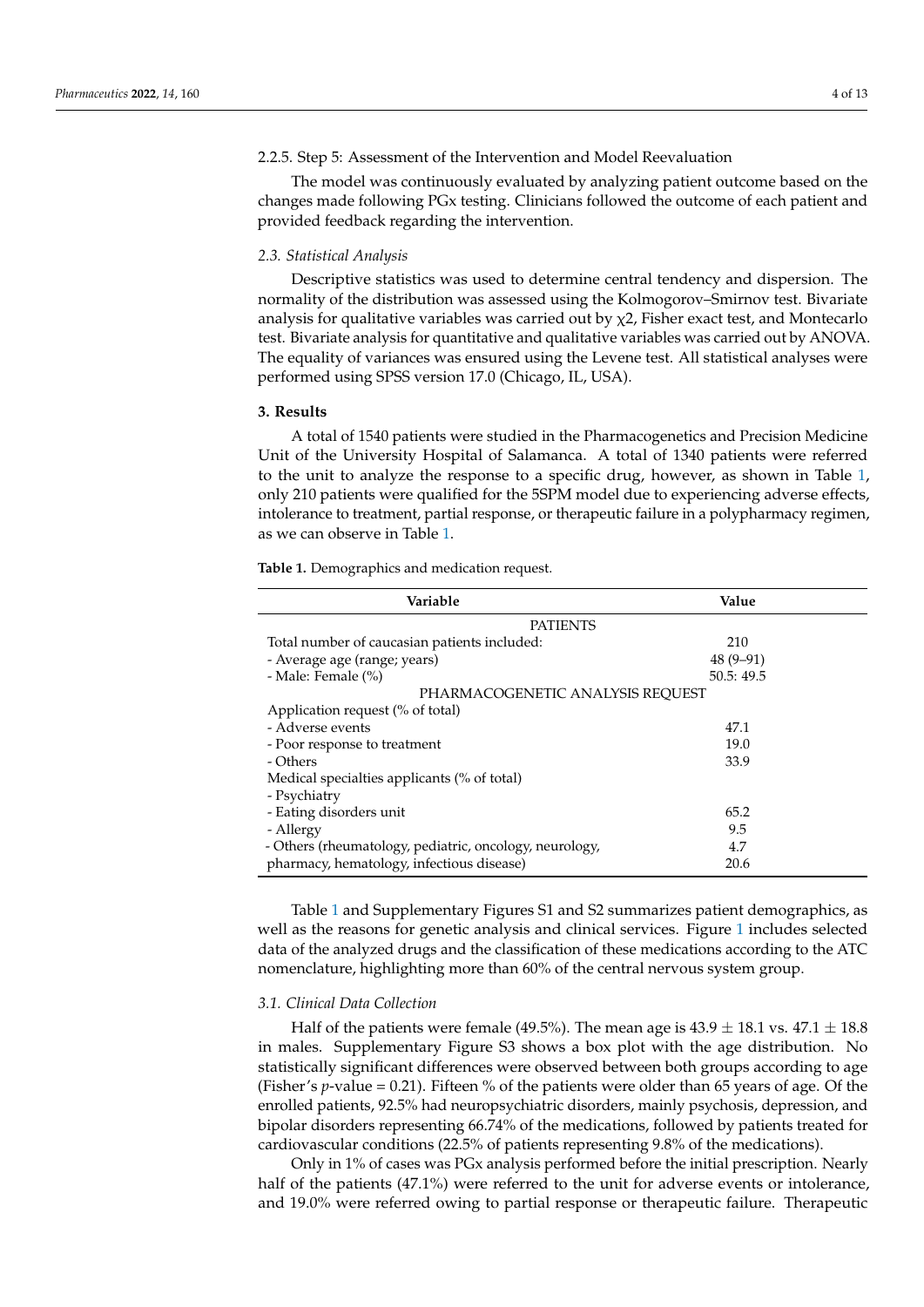failure was observed more often in men and adverse events in women, although these observations were not statistically significant (Fisher's *p*-value = 0.26).

<span id="page-6-0"></span>



**Figure 1.** Medication-use data: (a) number of medications per patient (mean); (b) type of medication.

Psychiatric patients most often complained that the drug did not help (83.9%), contrasting patients seen in the allergy department, which reports that 75% had adverse events<br>(5). 1  $\pm$  1  $\pm$  1  $\pm$  18.801) (Fisher's *p*-value  $< 0.001$ ).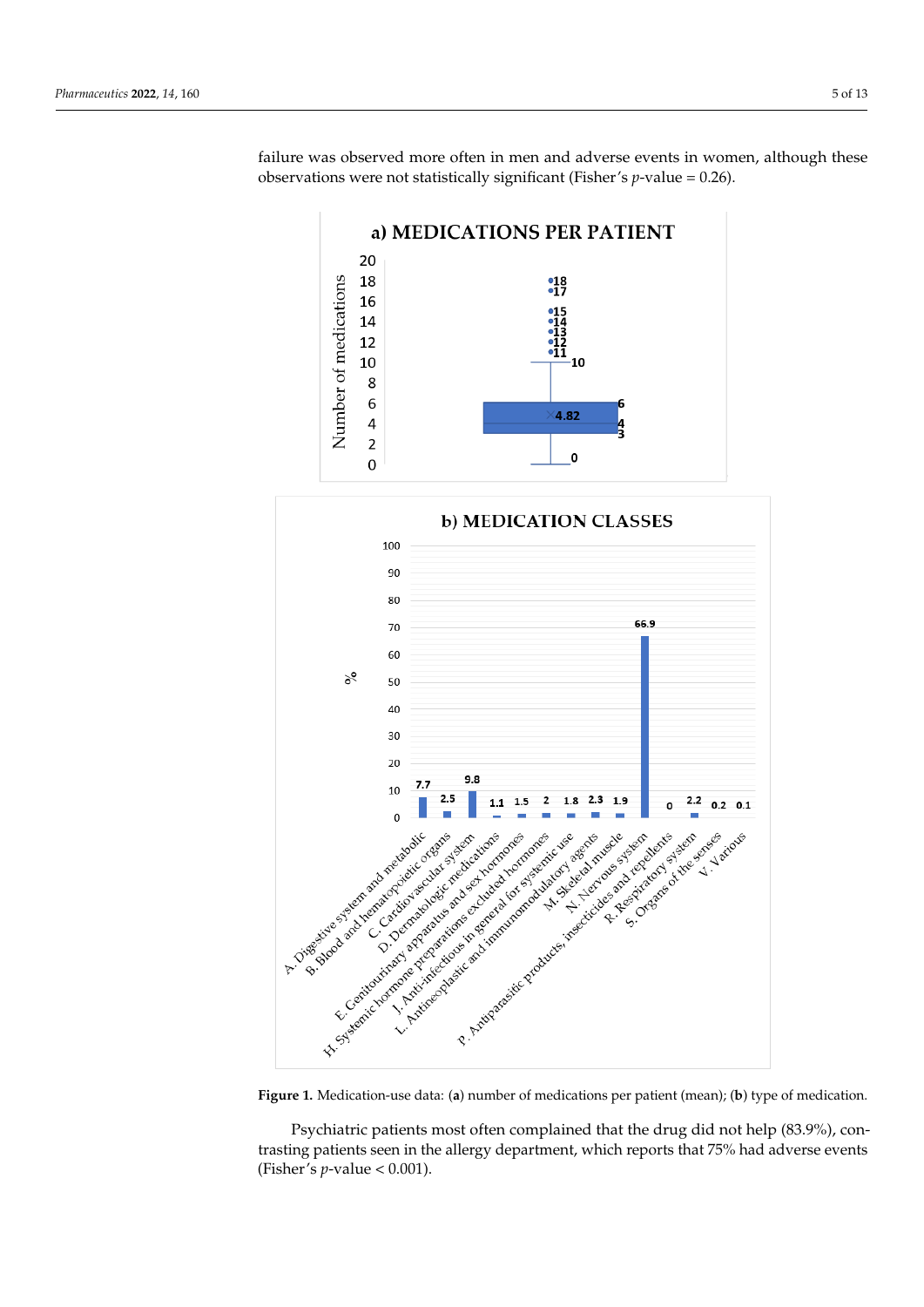#### *3.2. Pharmacological Interactions*

A total of 956 prescriptions were recorded for these patients, with a mean of 5 drugs per patient (range 1 to 18 drugs); 45% of the patients had prescriptions for 5 or more drugs. Potential drug–gene (Table [2\)](#page-7-0) and drug–drug (Table [3\)](#page-8-0) interactions were analyzed. For drug–gene interactions, patients predicted to have poor, intermediate, or ultrarapid phenotypes were selected, and may therefore have a higher risk to present with toxicity or treatment failure due to drug–gene interaction(s). A total of 728 potential drug–gene interactions were identified. From these interactions, we selected 25 medications which were most commonly prescribed (Table [2\)](#page-7-0), and 24 of them had the highest number of interactions (Table [3\)](#page-8-0). For the analysis of drug–drug interactions, route of metabolism (same or different routes) and whether they act as inhibitors, substrates or inducers was taken into account. A total of 2030 possible drug-drug interactions were determined. Supplementary Figure S4 summarizes the top 10 drug–gene and drug–drug interactions.

| Rank | Drug                      | <b>Drug-Gene Interaction Counts</b> |  |
|------|---------------------------|-------------------------------------|--|
| 1    | Omeprazole                | 53                                  |  |
| 2    | Quetiapine                | 47                                  |  |
| 3    | Olanzapine                | 42                                  |  |
| 4    | Risperidone               | 37                                  |  |
| 5    | Venlafaxine               | 34                                  |  |
| 6    | Aripiprazole              | 33                                  |  |
| 7    | Sertraline                | 33                                  |  |
| 8    | Valproic Acid             | 24                                  |  |
| 9    | Paracetamol/Acetaminophen | 24                                  |  |
| 10   | Clonazepam                | 20                                  |  |
| 11   | Haloperidol               | 20                                  |  |
| 12   | Clozapine                 | 19                                  |  |
| 13   | Fluoxetine                | 18                                  |  |
| 14   | Alprazolam                | 15                                  |  |
| 15   | Escitalopram              | 15                                  |  |
| 16   | Methadone                 | 15                                  |  |
| 17   | Zolpidem                  | 15                                  |  |
| 18   | Atorvastatin<br>13        |                                     |  |
| 19   | Diazepam                  | 11                                  |  |
| 20   | Cholecalciferol           | 9                                   |  |
| 21   | Trazodone<br>9            |                                     |  |
| 22   | Carbamazepine             | 8                                   |  |
| 23   | Paroxetine                | 8                                   |  |
| 24   | Rosuvastatin              | $\,$ 8 $\,$                         |  |
| 25   | 7<br>Bupropion            |                                     |  |

<span id="page-7-0"></span>**Table 2.** Top 25 medications involved in potential drug–gene interactions in study population.

Finally, as shown in Figure [2,](#page-8-1) drug–gene interactions were compared with drug–drug interactions for each CYP isoenzyme. This allowed us to determine the percentage of drug–drug interactions that could be avoided according to genotype. For CYP3A4, the majority of individuals had genotypes predicting normal metabolism. However, for other enzymes such as CYP3A5 or CYP2C19, genotype played a considerably more significant role suggesting that the inclusion of genotype information could avoid a high percentage of interactions (Fisher's *p*-value < 0.001).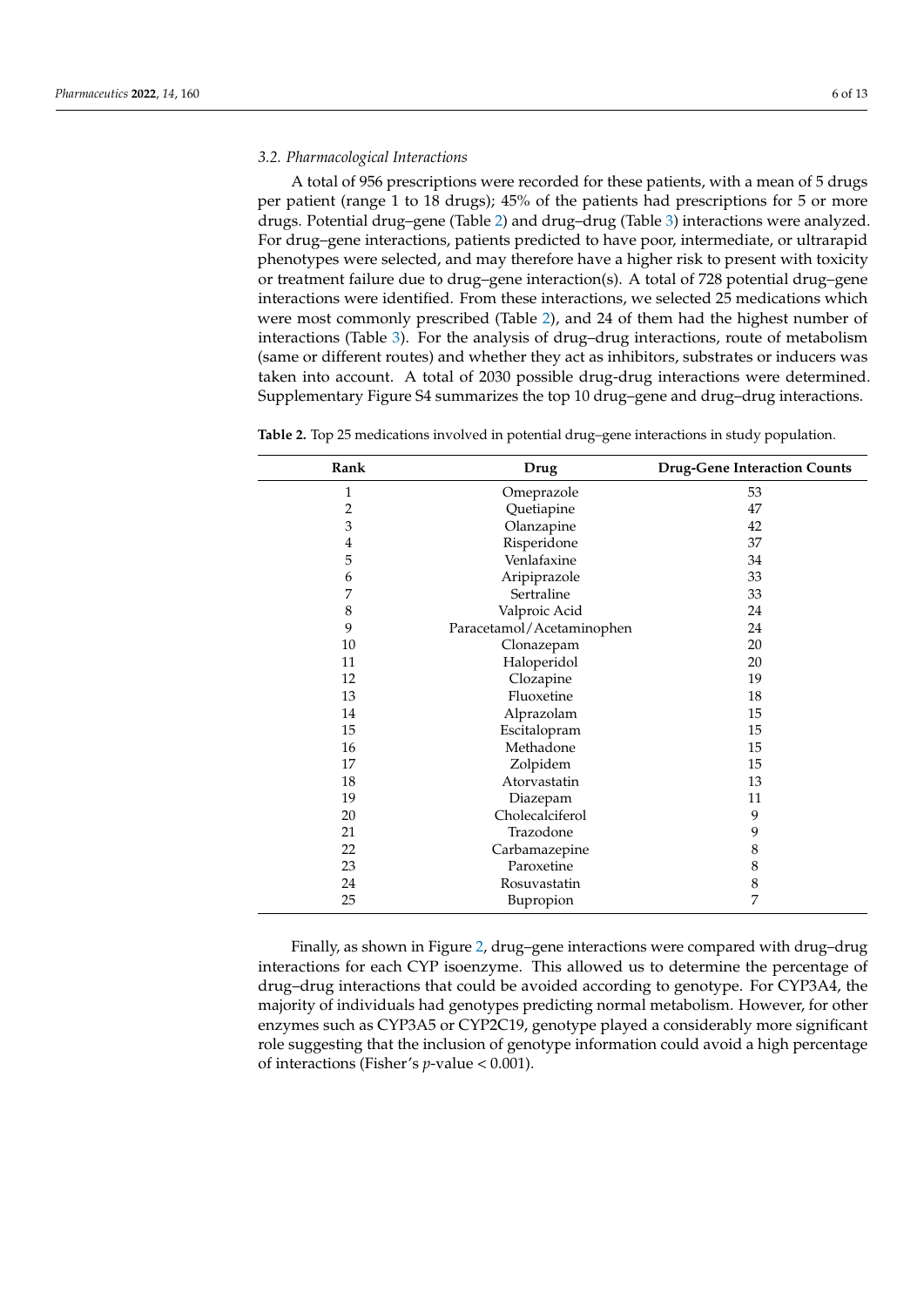| Rank                    | Drug                      | <b>Drug-Drug Interaction Counts</b> |
|-------------------------|---------------------------|-------------------------------------|
| 1                       | Omeprazole                | 141                                 |
| $\overline{c}$          | Olanzapine                | 138                                 |
| 3                       | Quetiapine                | 113                                 |
| $\overline{\mathbf{4}}$ | Sertraline                | 100                                 |
| 5                       | Valproic Acid             | 83                                  |
| 6                       | Aripiprazole              | 80                                  |
| 7                       | Venlafaxine               | 70                                  |
| $\,8\,$                 | Clozapine                 | 68                                  |
| 9                       | Risperidone               | 65                                  |
| 10                      | Fluoxetine                | 62                                  |
| 11                      | Paracetamol/Acetaminophen | 59                                  |
| 12                      | Clonazepam                | 59                                  |
| 13                      | Escitalopram              | 38                                  |
| 14                      | Methadone                 | 35                                  |
| 15                      | Zolpidem                  | 35                                  |
| 16                      | Haloperidol               | 32                                  |
| 17                      | Mirtazapine               | 31                                  |
| 18                      | Diazepam                  | 27                                  |
| 19                      | Trazodone                 | 27                                  |
| 20                      | Atorvastatin              | 25                                  |
| 21                      | Bupropion                 | 24                                  |
| 22                      | Simvastatin               | 24                                  |
| 23                      | Cholecalciferol           | 23                                  |
| 24                      | Paroxetine                | 19                                  |

<span id="page-8-0"></span>**Table 3.** Top 24 medications involved in potential drug–drug interactions in study population.

<span id="page-8-1"></span>

**Figure 2.** Potential drug–gene and drug–drug interactions counts in the study population. **Figure 2.** Potential drug–gene and drug–drug interactions counts in the study population.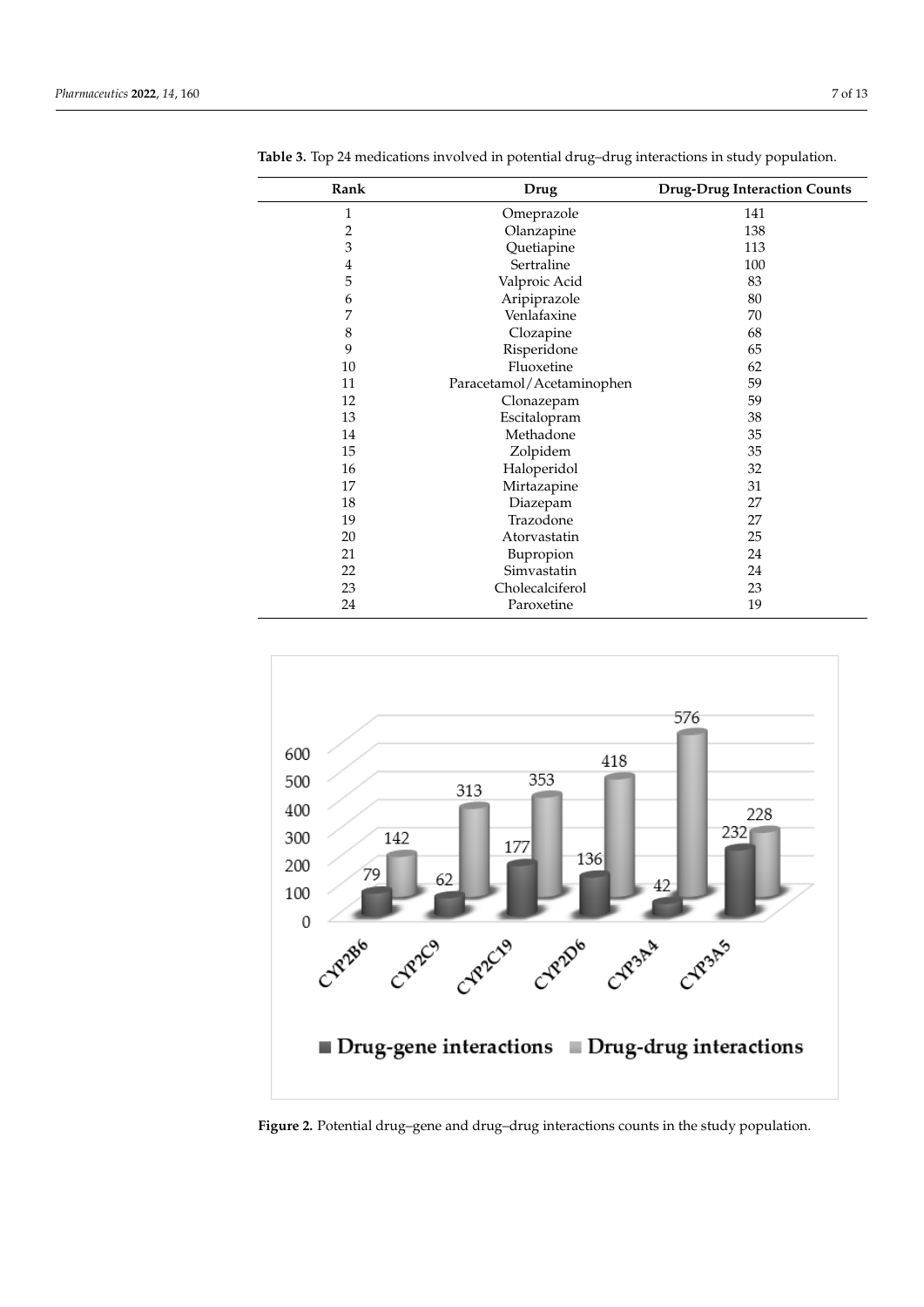#### *3.3. Pharmacogenetic Analysis*

A total of 210 patients were genotyped for genetic variants, including 10,400 alleles corresponding to *CYP1A2, CYP2B6, CYP2C9, CYP2C19, CYP2D6, CYP3A4, CYP3A5,* and *ABCB1* as detailed in in Table [4.](#page-9-0)

<span id="page-9-0"></span>**Table 4.** Summary of variants tested.

| Gene    | Variants (SNPs)                                                                                                                                  |
|---------|--------------------------------------------------------------------------------------------------------------------------------------------------|
| CYP2C9  | rs1799853 (CYP2C9*2)                                                                                                                             |
|         | rs1057910 (CYP2C9*3)                                                                                                                             |
| CYP2C19 | rs4244285 (CYP2C19*2)                                                                                                                            |
|         | rs4986893 (CYP2C19*3)                                                                                                                            |
|         | rs12248560 (CYP2C19*17)                                                                                                                          |
| CYP3A4  | rs2740574 (CYP3A4*1b)                                                                                                                            |
| CYP3A5  | rs776746 (CYP3A5*3)                                                                                                                              |
| ABCB1   | rs1045642 (C3435T)                                                                                                                               |
|         | rs1080985 (CYP2D6*2A)                                                                                                                            |
|         | rs1065852 (CYP2D6*10 and *4)                                                                                                                     |
|         | rs28371706 (CYP2D6*17, *40, *58 and *64)                                                                                                         |
|         | rs5030655 (CYP2D6*6)                                                                                                                             |
|         | rs5030865 (CYP2D6*8 and *14)                                                                                                                     |
|         | rs3892097 (CYP2D6*4)                                                                                                                             |
|         | rs5030862 (CYP2D6*12)                                                                                                                            |
| CYP2D6  | rs61736512 (CYP2D6*1, *1xN, *2xN, *3xN, *4xN, *6xN,<br>*9x2, *10x2, *17x2, *29, *29x2, *35xN, *36xN, *41x2,<br>*43xN, *45xN, *70, *107 and *149) |
|         | rs28371725 (CYP2D6*41)                                                                                                                           |
|         | rs35742686 (CYP2D6*3)                                                                                                                            |
|         | rs5030656 (CYP2D6*9)                                                                                                                             |
|         | rs16947 (CYP2D6*2)                                                                                                                               |
|         | rs5030867 (CYP2D6*7)                                                                                                                             |
| CYP2B6  | rs3745274 (CYP2B6*6)                                                                                                                             |
| CYP1A2  | rs762551 (CYP1A2*1F)                                                                                                                             |

Figure [3](#page-10-0) summarizes the genotype and phenotype information of the patients. We like to highlight that PGx testing and analysis were performed individually, i.e., in a personalized manner for each patient based on their genotype and drug treatment. Concerning *ABCB1*, up to 66% of patients carried at least one T allele that has been associated with decreased transporter function.

Significant differences were observed regarding the phenotype and the indication of the study. For instance, 39.4% of patients who were intermediate metabolizers for CYP2C9, Fisher's *p*-value = 0.020, were included in the study due to adverse event reports vs. 16.7% due to intolerance to treatment.

Regarding CYP2D6, the most common phenotype was normal metabolizers (86.9%). On the other side, allele frequencies associated with intermediate and poor metabolism were 0.35.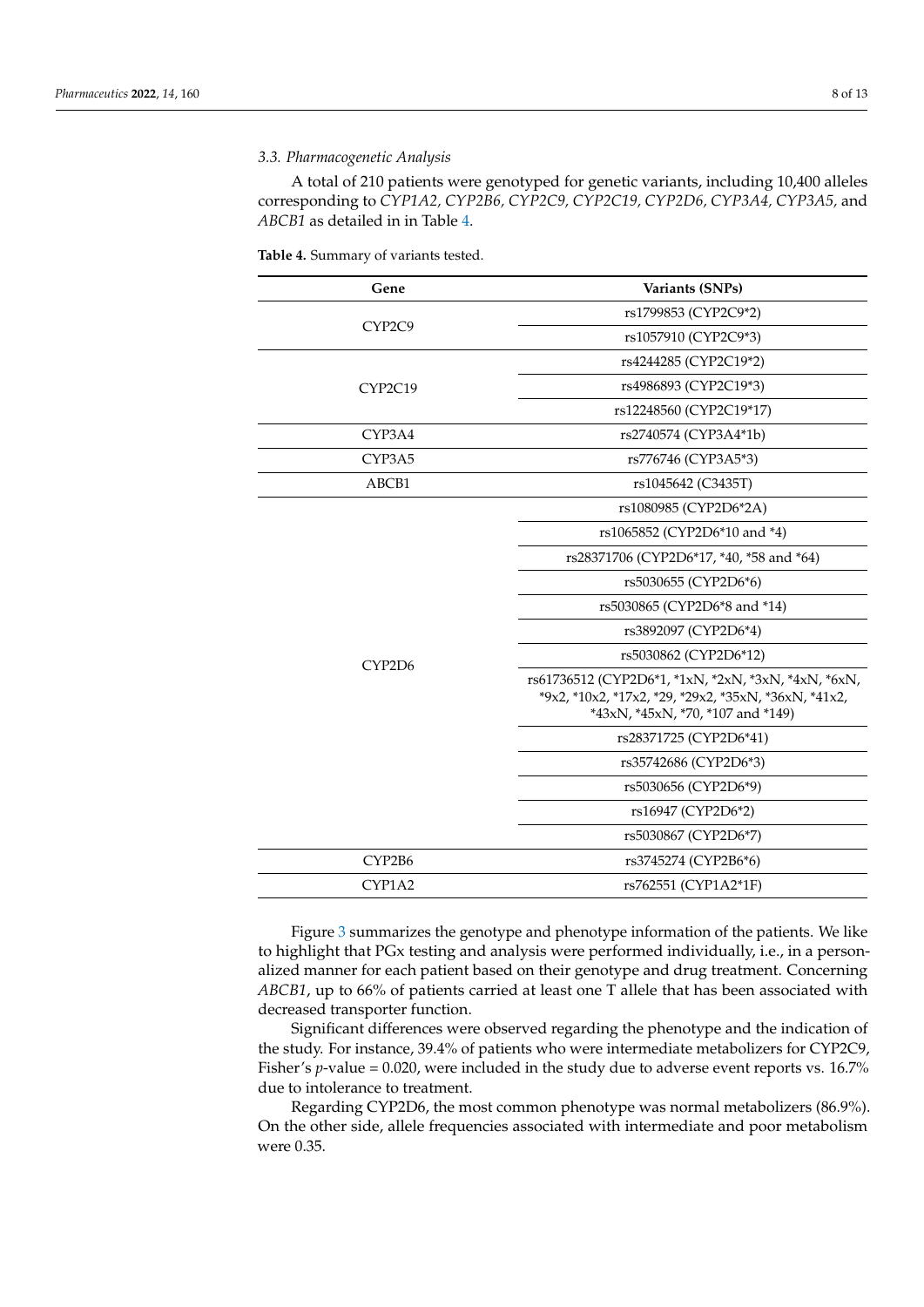<span id="page-10-0"></span>



There was also an increase of the enzyme activity, such as CYP2C19 allele \*17, corresponding to increased activity of the enzyme (allelic frequency 0.17 and genotypic frequency 0.03) and CYP2D6 (4.4% of increased enzyme activity corresponding to different alleles that causes increased enzyme activity).  $\frac{1}{\sqrt{2\pi}}$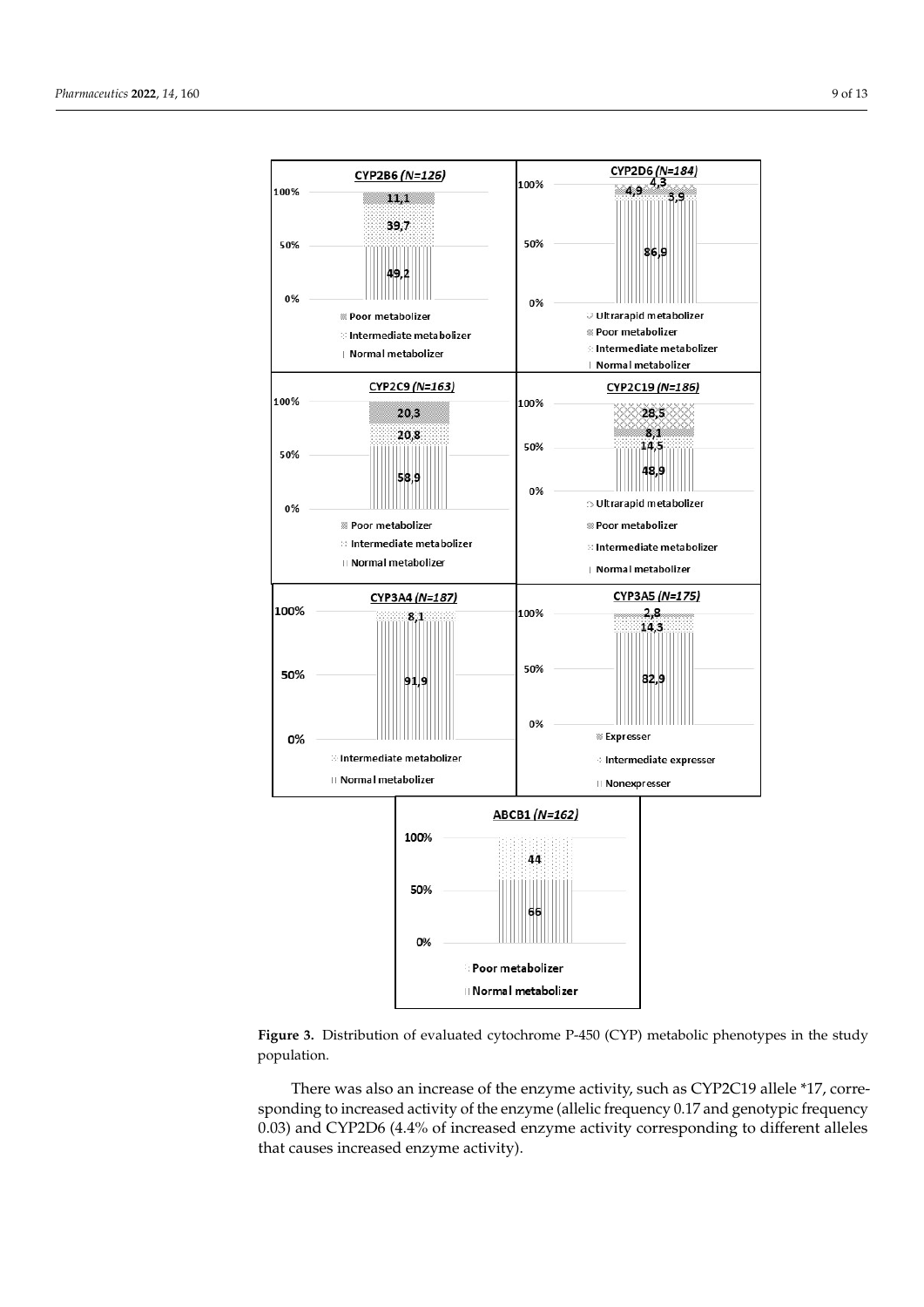#### *3.4. Identification of Novel Allelic Variants*

Some patients had no-calls when genotype was tested on the Roche AmpliChip. Further characterization of selected cases by Sanger sequencing revealed three *CYP2D6* haplotypes, which were not recognized by the AmpliChip software. Among them were theno function *CYP2D6\*31* allele [\[36\]](#page-14-13), and the *CYP2D6\*9*x2 gene duplication [\[37\]](#page-14-15). Interestingly, this duplication is less frequent in Salamanca than in other regions worldwide. [\[37\]](#page-14-15). Furthermore, one patient revealed a complex genotype, *CYP2D6\*68 + \*4/\*77 + \*2* with tandem arrangements and hybrid genes on both alleles which likely interfered with the AmpliChip test [\[38\]](#page-14-14).

#### *3.5. Clinical Results*

The integration of PGx into practice allowed us to gain valuable information regarding the therapeutic management of patients. An example of the clinical application of the model has previously been described by Isidoro et al. [\[39\]](#page-14-16).

Psychiatric Patients

To demonstrate our approach, we present here the results for psychiatric patients. These were as follows: 40% of psychiatric patients had genotypes predicting altered enzymatic activity that could impact pharmacologic response. Specifically, 92% of patients had gene variants affecting the metabolism of CYP2D6 substrates. Among bipolar patients, all having a poor metabolizer phenotype showed maniac switching when CYP2D6 substrates, such as selective serotonin reuptake inhibitors, were prescribed [\[37\]](#page-14-15).

Among patients with eating disorders, 64% of anorexic patients suffered from adverse events; each of these patients had a genotype that affected the metabolism of some of the prescribed medications and clinical symptoms improved for 93.8% of the patients (i.e., gained weight) after undergoing the application of precision medicine.

#### *3.6. Economic Implications*

Considerable cost reductions were observed after the application of PGx testing in our patients. For example, for a representative group of patients with infectious diseases, up to €8182 were saved for each patient with CMV treated with interferon, or €43,549/year for HIV patients treated with efavirenz [\[40\]](#page-14-17) by genotyping *IL28* or *CYP2B6,* respectively. Applying a theoretical model allowed us to infer up to  $\epsilon$ 587/patient of avoided hospital costs [\[26\]](#page-14-18). This model was developed in 2014 in the University Hospital of Salamanca and allowed us to infer considerable cost reductions if the PGx testing took place before the outcoming of adverse effects. It also took into account the quality of the age expectancy [\[26\]](#page-14-18).

An economic impact of the model in psychotic patients has been previously reported [\[41\]](#page-14-19). In this study, we achieved a reduction in direct costs, including both hospitalization and pharmacotherapy, as well as a reduction in total costs in 67% of patients who underwent the application of this pharmacogenetic approach.

In addition, PGx testing of a gene panel was up to €500 and results were useful to inform current therapy and have the potential to guide future medication needs. Thus, PGx testing is cost-effective over a patient's lifetime.

#### **4. Discussion**

Polypharmacy is unavoidable for many patients, especially the elderly or those suffering from complex diseases or conditions. It has been shown that the more physicians are involved in treating a patient, the higher the risk of adverse events [\[39\]](#page-14-16). In addition, patients with an unfavorable pharmacological response tend to be treated with increasing doses or numbers of drugs, which negatively impacts the patient and adds to increased costs. Concerns about polypharmacy include adverse events, interactions, and costs, that increase with the number of drugs. Taken together, this points to an urgent need for personal medicine models that consider drug interactions. As demonstrated by our model, the integration of PGx and careful evaluation of drug–drug and drug–gene interactions has the potential of benefitting a large number of patients.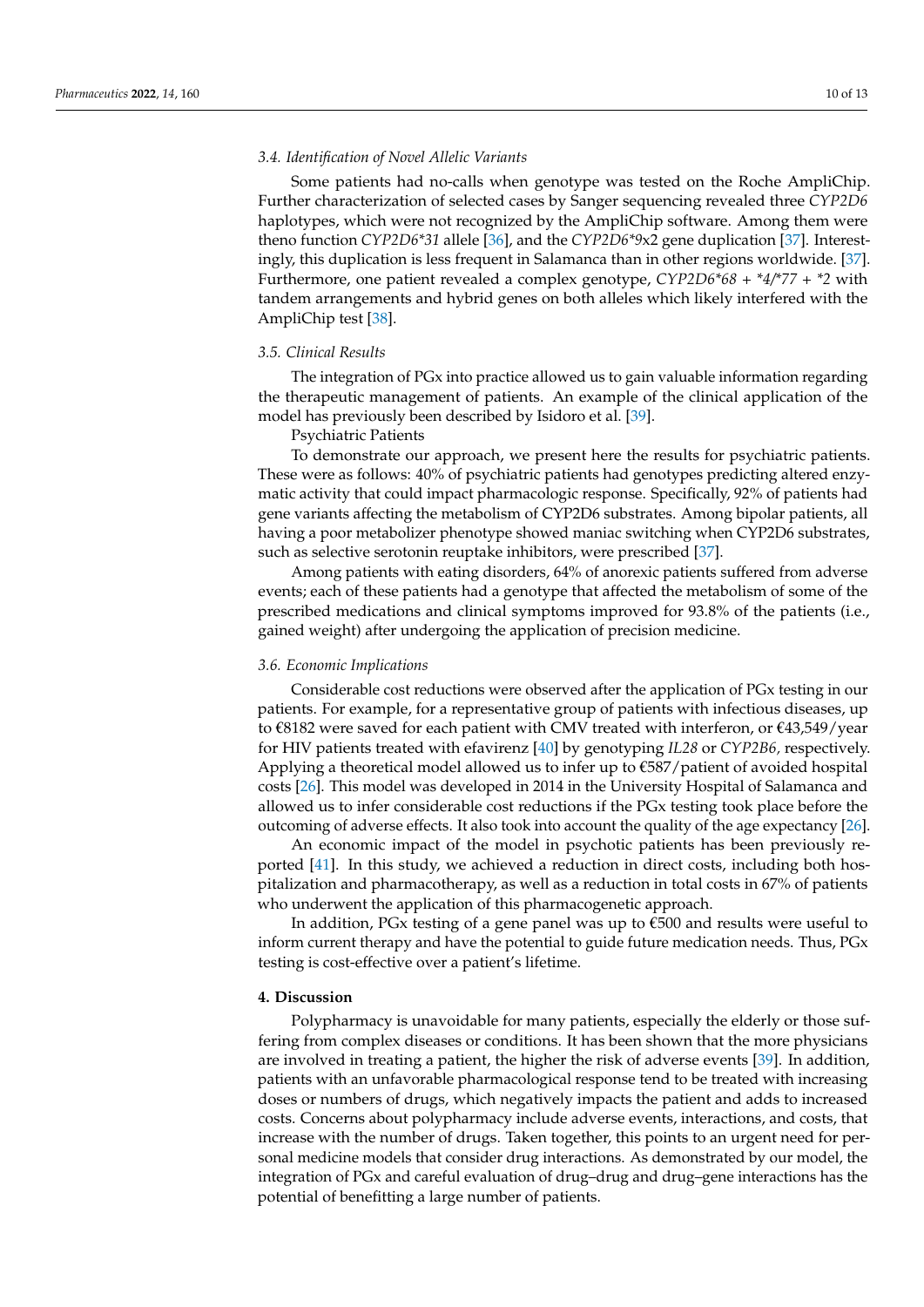As polypharmacy increases with age, there is an additional risk of experiencing adverse events to pharmacological drugs after age 65 [\[26\]](#page-14-18). However, in our study cohort, only 15% of the patients with polypharmacy were older than 65, strongly suggesting that this is not solely an age-related problem but also affects many younger patients.

In this investigation, most patients were studied after receiving a prescription, which had the advantage of assessing relationships with the clinical response. Thus, potential risk could not be avoided a priori. Interestingly, the indication of the pharmacogenetic study in Psychiatry was significantly different compared to that in Allergy, this may be due to the high number of patients with drug reactions in this later speciality.

We also observed a correlation between CYP2C9 PGx test results and reasons for referral. Specifically, the majority of patients with genotypes predicting intermediate metabolizer status were included due to adverse events.

This study also demonstrates the limitations of genotyping platforms and the necessity to follow-up on no-call results. No-calls often imply the presence of rare or novel SNPs or haplotypes. Adding newly discovered variants and haplotypes into databases such as PharmVar will enhance research and ultimately improve test platforms and test interpretation. In addition, we also provide examples of cost savings and emphasize that PGx information is saving costs at the time it is requested and has the potential to lower costs long term.

The majority of patients were referred from psychiatry which we attribute, at least in part, to the previous experience of physicians in this area [\[42,](#page-14-20)[43\]](#page-14-21). Polypharmacy in psychiatric patients is common, and variability in drug response is routinely being ob-served [\[35,](#page-14-12)[44\]](#page-14-22). Therefore, it was not surprising that nearly all patients with variants affecting CYP2D6 metabolic capacity were taking at least one drug metabolized by this enzyme. Since numerous clinically used drugs are metabolized by CYP2D6 (20% or more [\[45\]](#page-14-23)) and given the wide range of interindividual variability [\[39](#page-14-16)[,46\]](#page-14-24), our findings corroborate the importance of *CYP2D6* genotype and its contribution to adverse events in psychiatric patients. Although most patients were normal metabolizers, about 13% were poor, intermediate, or ultrarapid metabolizers and, thus, at risk of problems with the medication prescribed. We would also like to highlight patients with eating disorders, particularly those poor metabolizers that all improved after PGx testing and intervention based on their test results.

#### **5. Conclusions**

Although the integration of PGx into precision medicine continues to grow, many challenges remain. One challenge is integrating PGx information with all other data to improve drug therapy while saving costs. To address this, we have developed and applied a PGx model, 5SPM, which demonstrates the utility of PGx. Experience of over ten years supports the approach of individualized drug therapy, especially in the setting of polypharmacy.

**Supplementary Materials:** The following are available online at [https://www.mdpi.com/article/](https://www.mdpi.com/article/10.3390/pharmaceutics14010160/s1) [10.3390/pharmaceutics14010160/s1,](https://www.mdpi.com/article/10.3390/pharmaceutics14010160/s1) Figure S1: reasons for genetic analysis and clinical services, Figure S2: Main medical specialities applicants, Figure S3: Age box plot distribution in women and men, Figure S4: Top 10 drug-gene and drug-drug interactions.

**Author Contributions:** Ceptualization, M.C.P.-M., C.S., E.M.-V., M.I.-G., methodology, M.C.P.-M., C.S., E.M.-V., A.G., M.I.-G., formal analysis, M.C.P.-M., investigation, M.C.P.-M., B.G-B., A.S.-M., E.M.-V., M.J.G.-S., S.S., C.L., D.G.-P., F.S., M.F., A.G., M.J.M.-S., C.S., M.I.-G., resources, M.C.P.-M., B.G.-B., A.S.-M., E.M.-V., M.J.G.-S., S.S., C.L., D.G.-P., F.S., M.F., A.G., M.J.M.-S., C.S., M.I.-G., writing original draft preparation, M.C.P.-M., writing—review and editing, M.C.P.-M., B.G.-B., A.S.-M., E.M.-V., M.J.G.-S., S.S., C.L., D.G.-P., F.S., M.F., A.G., M.J.M.-S., C.S., M.I.-G., visualization, C.S., E.M.- V., A.G., M.I.-G., supervision, C.S., E.M.-V., A.G., M.I.-G., project administration, M.I.-G., funding acquisition, M.I.-G., C.S. All authors have read and agreed to the published version of the manuscript.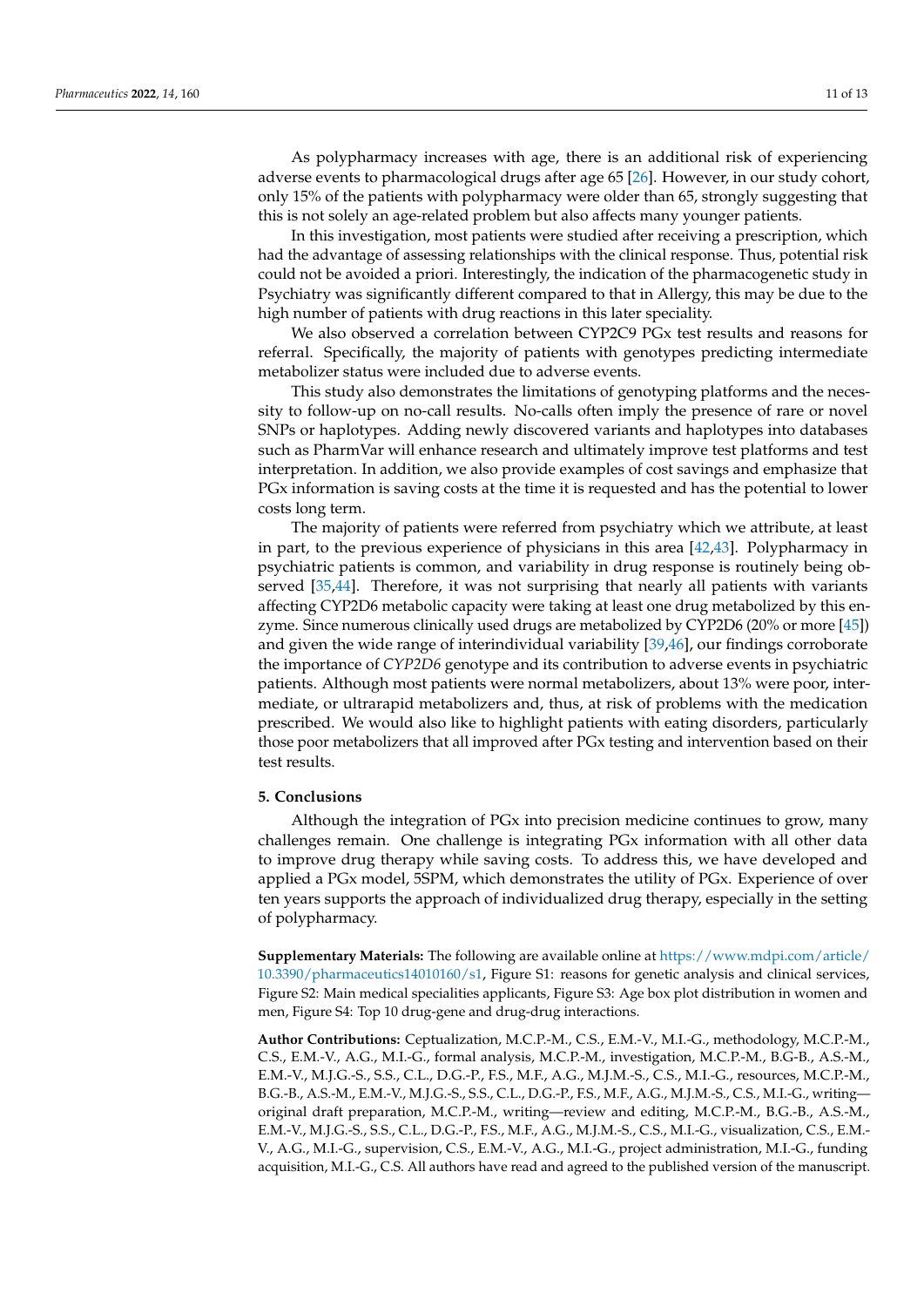**Funding:** This study has been funded by the grants of the Instituto de Salud Carlos III/Co-funded by European Regional Development Fund "A way to make Europe": IMP/00009 and RD16/0006/0019 (Red temática de investigación en salud Asma, Reacciones Adversas y Alérgicas-ARADYAL).

**Institutional Review Board Statement:** The study was conducted in accordance with the Declaration of Helsinki and approved by the Ethics Committee of the University Hospital of Salamanca (CEIC ref.: 107/12/2016).

**Informed Consent Statement:** Informed consent was obtained from all subjects involved in the study.

**Data Availability Statement:** The data presented in this study are available on request from the corresponding author. The data are not publicly available due to privacy.

**Conflicts of Interest:** The authors declare no conflict of interest.

#### **References**

- <span id="page-13-0"></span>1. Bahar, M.A.; Setiawan, D.; Hak, E.; Wilffert, B. Pharmacogenetics of drug–drug interaction and drug–drug–gene interaction: A systematic review on CYP2C9, CYP2C19 and CYP2D6. *Pharmacogenomics* **2017**, *18*, 701–739. [\[CrossRef\]](http://doi.org/10.2217/pgs-2017-0194)
- <span id="page-13-1"></span>2. Elliott, L.S.; Henderson, J.C.; Neradilek, M.B.; Moyer, N.A.; Ashcraft, K.C.; Thirumaran, R.K. Clinical im-pact of pharmacogenetic profiling with a clinical decision support tool in polypharmacy home health patients: A prospective pilot randomized controlled trial. *PLoS ONE* **2017**, *12*, e0170905. [\[CrossRef\]](http://doi.org/10.1371/journal.pone.0170905)
- <span id="page-13-2"></span>3. Lewis, D.F. 57 varieties: The human cytochromes P450. *Pharmacogenomics* **2004**, *5*, 305–318. [\[CrossRef\]](http://doi.org/10.1517/phgs.5.3.305.29827)
- 4. Zhou, S.-F. Polymorphism of Human Cytochrome P450 2D6 and Its Clinical Significance. Part I. *Clin. Pharmacokinet.* **2009**, *48*, 689–723. [\[CrossRef\]](http://doi.org/10.2165/11318030-000000000-00000)
- 5. Zhou, S.-F. Polymorphism of Human Cytochrome P450 2D6 and Its Clinical Significance. Part II. *Clin. Pharmacokinet.* **2009**, *48*, 761–804. [\[CrossRef\]](http://doi.org/10.2165/11318070-000000000-00000) [\[PubMed\]](http://www.ncbi.nlm.nih.gov/pubmed/19902987)
- <span id="page-13-3"></span>6. Saravanakumar, A.; Sadighi, A.; Ryu, R.; Akhlaghi, F. Physicochemical Properties, Biotransformation, and Transport Pathways of Established and Newly Approved Medications: A Systematic Review of the Top 200 Most Prescribed Drugs vs. the FDA-Approved Drugs Between 2005 and 2016. *Clin. Pharmacokinet.* **2019**, *58*, 1281–1294. [\[CrossRef\]](http://doi.org/10.1007/s40262-019-00750-8) [\[PubMed\]](http://www.ncbi.nlm.nih.gov/pubmed/30972694)
- <span id="page-13-4"></span>7. Zanger, U.M.; Turpeinen, M.; Klein, K.; Schwab, M. Functional pharmacogenetics/genomics of human cyto-chromes P450 involved in drug biotransformation. *Anal. Bioanal. Chem.* **2008**, *392*, 1093–1108. [\[CrossRef\]](http://doi.org/10.1007/s00216-008-2291-6) [\[PubMed\]](http://www.ncbi.nlm.nih.gov/pubmed/18695978)
- 8. Ingelman-Sundberg, M.; Sim, S.C.; Gomez, A.; Rodriguez-Antona, C. Influence of cytochrome P450 polymor-phisms on drug therapies: Pharmacogenetic, pharmacoepigenetic and clinical aspects. *Pharmacol. Ther.* **2007**, *116*, 496–526. [\[CrossRef\]](http://doi.org/10.1016/j.pharmthera.2007.09.004) [\[PubMed\]](http://www.ncbi.nlm.nih.gov/pubmed/18001838) 9. Waring, R.H. Cytochrome P450: Genotype to phenotype. *Xenobiotica* **2020**, *50*, 9–18. [\[CrossRef\]](http://doi.org/10.1080/00498254.2019.1648911)
- <span id="page-13-5"></span>10. Hocum, B.T.; White, J.R.; Heck, J.W.; Thirumaran, R.K.; Moyer, N.; Newman, R.; Ashcraft, K. Cytochrome P–450 gene and drug
- interaction analysis in patients referred for pharmaco-genetic testing. *Am. J. Health Syst. Pharm.* **2016**, *73*, 61–67. [\[CrossRef\]](http://doi.org/10.2146/ajhp150273) 11. Brockmöller, J.; Kirchheiner, J.; Meisel, C.; Roots, I. Pharmacogenetic diagnostics of cytochrome P450 poly-morphisms in clinical
- <span id="page-13-6"></span>drug development and in drug treatment. *Pharmacogenomics* **2000**, *1*, 125–151. [\[CrossRef\]](http://doi.org/10.1517/14622416.1.2.125) 12. Zhou, Z.-W.; Chen, X.-W.; Sneed, K.B.; Yang, Y.-X.; Zhang, X.; He, Z.-X.; Chow, K.; Yang, T.; Duan, W.; Zhou, S.-F. Clinical
- <span id="page-13-7"></span>Association between Pharmacogenomics and Adverse Drug Reactions. *Drugs* **2015**, *75*, 589–631. [\[CrossRef\]](http://doi.org/10.1007/s40265-015-0375-0) [\[PubMed\]](http://www.ncbi.nlm.nih.gov/pubmed/25895462) 13. Zanger, U.M.; Schwab, M. Cytochrome P450 enzymes in drug metabolism: Regulation of gene expression, enzyme activities, and
- impact of genetic variation. *Pharmacol. Ther.* **2013**, *138*, 103–141. [\[CrossRef\]](http://doi.org/10.1016/j.pharmthera.2012.12.007)
- <span id="page-13-8"></span>14. Dasgupta, A. *Therapeutic Drug Monitoring: Newer Drugs and Biomarkers*; Elsevier: Amsterdam, The Netherlands, 2012.
- <span id="page-13-9"></span>15. Wang, D.; Guo, Y.; Wrighton, S.A.; Cooke, G.E.; Sadee, W. Intronic polymorphism in CYP3A4 affects hepatic expression and response to statin drugs. *Pharm. J.* **2011**, *11*, 274–286. [\[CrossRef\]](http://doi.org/10.1038/tpj.2010.28) [\[PubMed\]](http://www.ncbi.nlm.nih.gov/pubmed/20386561)
- <span id="page-13-10"></span>16. Gaedigk, A.; Ingelman-Sundberg, M.; Miller, N.A.; Leeder, J.S.; Whirl-Carrillo, M.; Klein, T.E. The Pharmacogene Variation (PharmVar) Consortium: Incorporation of the Human Cyto-chrome P450 (CYP) Allele Nomenclature Database. *Clin. Pharmacol. Ther.* **2018**, *103*, 399–401. [\[CrossRef\]](http://doi.org/10.1002/cpt.910) [\[PubMed\]](http://www.ncbi.nlm.nih.gov/pubmed/29134625)
- 17. Nofziger, C.; Turner, A.J.; Sangkuhl, K.; Whirl-Carrillo, M.; Agúndez, J.A.G.; Black, J.L.; Dunnenberger, H.M.; Ruano, G.; Kennedy, M.A.; Phillips, M.S.; et al. PharmVar GeneFocus: CYP2D6. *Clin. Pharmacol. Ther.* **2020**, *107*, 154–170. [\[CrossRef\]](http://doi.org/10.1002/cpt.1643)
- <span id="page-13-11"></span>18. Kalman, L.V.; Agundez, J.; Appell, M.L.; Black, J.L.; Bell, G.C.; Boukouvala, S.; Zanger, U.M. Pharmaco-genetic allele nomenclature: International workgroup recommendations for test result reporting. *Clin. Pharmacol. Ther.* **2016**, *99*, 172–185. [\[CrossRef\]](http://doi.org/10.1002/cpt.280)
- <span id="page-13-12"></span>19. Caudle, K.E.; Sangkuhl, K.; Whirl-Carrillo, M.; Swen, J.J.; Haidar, C.E.; Klein, T.E.; Gammal, R.S.; Relling, M.V.; Scott, S.A.; Hertz, D.L.; et al. Standardizing CYP 2D6 Genotype to Phenotype Translation: Consensus Recommendations from the Clinical Pharmacogenetics Implementation Consortium and Dutch Pharmacogenetics Working Group. *Clin. Transl. Sci.* **2020**, *13*, 116–124. [\[CrossRef\]](http://doi.org/10.1111/cts.12692)
- <span id="page-13-13"></span>20. Mutawi, T.M.; Zedan, M.M.; Yahya, R.S.; Zakria, M.M.; El-Sawi, M.R.; Gaedigk, A. Genetic variability of CYP2D6, CYP3A4 and CYP3A5 among the Egyptian population. *Pharmacogenomics* **2021**, *22*, 323–334. [\[CrossRef\]](http://doi.org/10.2217/pgs-2020-0140)
- <span id="page-13-14"></span>21. Ingelman-Sundberg, M. Genetic polymorphisms of cytochrome P450 2D6 (CYP2D6): Clinical consequences, evolutionary aspects and functional diversity. *Pharm. J.* **2005**, *5*, 6–13. [\[CrossRef\]](http://doi.org/10.1038/sj.tpj.6500285)